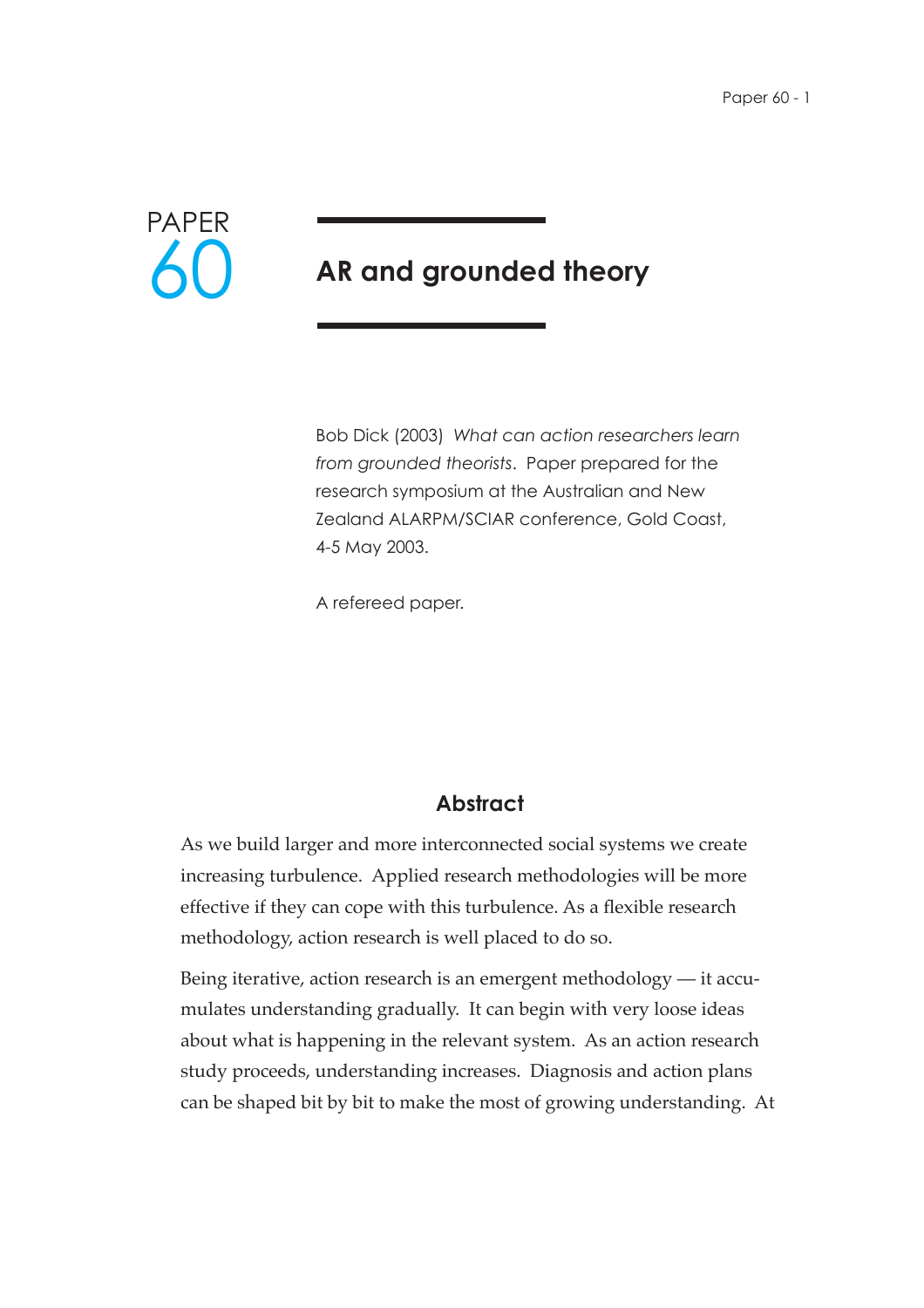the same time, the actual research methodology can also be adjusted and improved as understanding grows.

On a superficial examination action research and grounded theory appear quite different. Some of these apparent differences are real. Grounded theory tends not to be participative. The action tends to be someone else's responsibility.

A deeper exploration, however, reveals some important similarities. In particular, both are emergent — in both, the understanding and the research process are shaped incrementally through an iterative process. In both, data analysis and interpretation and theory building occur at the same time as data collection.

In comparison to action research, the literature on grounded theory is sometimes more explicit about these issues. Comparing action research and grounded theory allows a better understanding of action research as an emergent process.

This paper compares some aspects of the two research processes. It draws some conclusions about emergent processes of relevance to action researchers. It describes a way in which the two methodologies can usefully be combined.

#### **Introduction**

As we move towards a global economy we almost inevitably increase the pace of change. Large systems with closely coupled components are inherently unstable and unpredictable.

It may be that the increasingly turbulent world accounts for the rising use of action research. In any event, two integrated components of action research suit it to present times. One component is its emphasis on participation. This it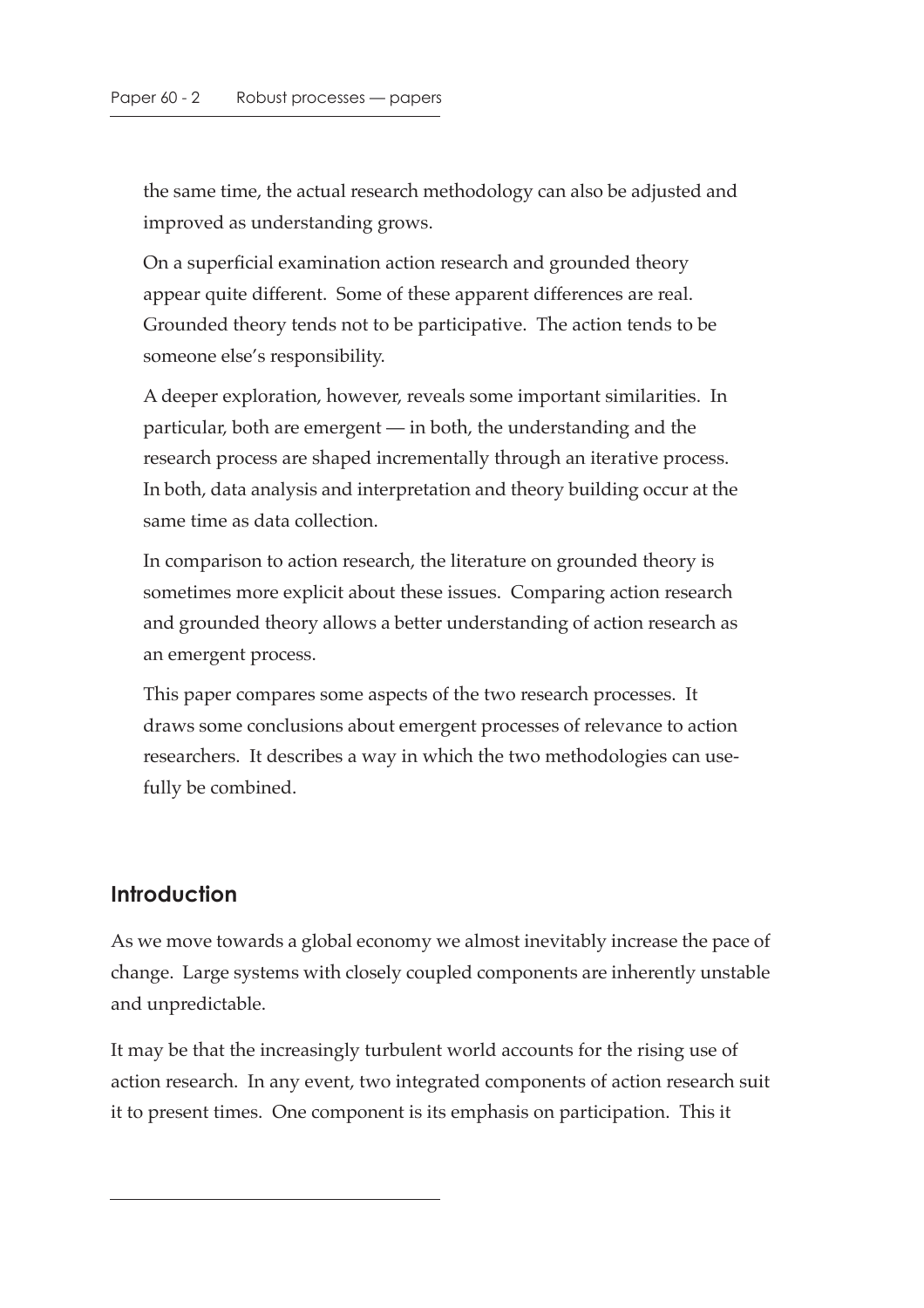shares with much of community development and organisation development. Participation, by building shared understanding and shared commitment, increases the motivation for collective and collaborative action.

The other component, closely linked to the first and equally important, is its cyclic or spiral nature. Being iterative, action research can be flexible. A start can be made without requiring prior understanding. Understanding of the situation can grow bit by bit as a study proceeds. As understanding accumulates, the research process can be modified to capitalise on that understanding.

In other words, in action research both the content (the growing theory) and the process (the research methods that are being used) can be emergent. This it shares with grounded theory. Comparing the two — action research and grounded theory — allows us to increase our insight into both. Combining the two allows us to tap some of the advantages of both.

### **Action research**

From Kurt Lewin (1946) onward many descriptions of action research refer to its cyclic or spiral nature. The labels used differ from person to person. For Stephen Kemmis and Robin McTaggart each cycle consists of "plan - act and observe reflect". Ernie Stringer (1999) chooses a different starting point. He uses the deceptively simple labels "look - think - act". These and other descriptions can be compared to the experiential learning cycle of David Kolb (1986): "concrete experience - reflective observation - abstract generalisation - active experimentation". These different versions might be summarised as a two element cycle which alternates between action and critical reflection. In turn, critical reflection can be subdivided into analysis of what has happened, and planning for the next action.

A number of points can be made about this cycle.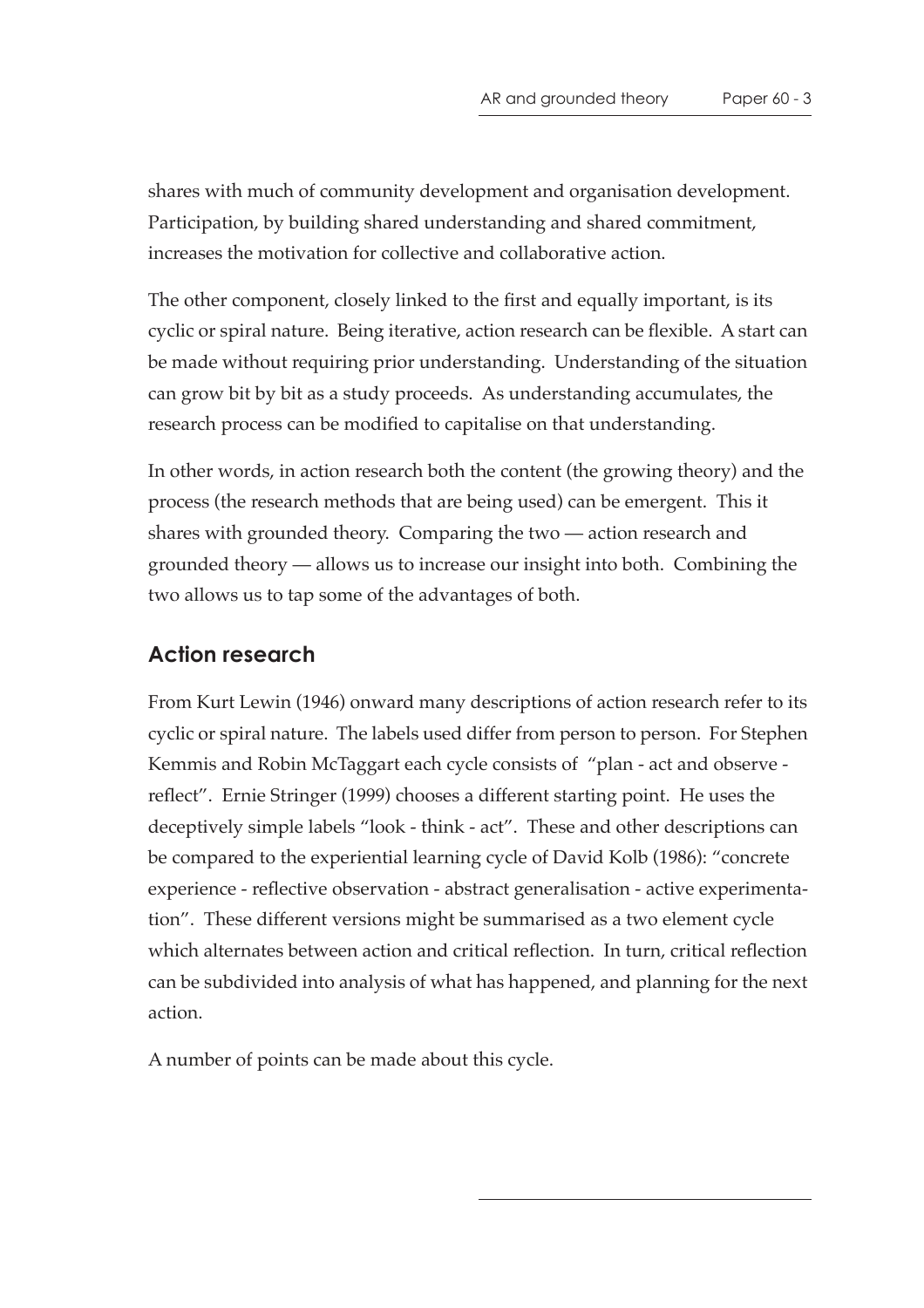First, as Robin McTaggart (1996) reminds us, for some writers it is not the core characteristic of action research. They view a collaborative mindset as more central. Perhaps this explains the ideological fervour of some action research writers, as Graham Webb (1996) has commented. For many writers, including all or almost all the contributors to the recent action research "handbook" (Reason & Bradbury, 2001), action research *is* participatory. I return to this point later.

Second, action research bears a strong resemblance to what many practitioners already do. To some extent they plan before action. To some extent they notice afterwards what has or hasn't worked. Action research benefits from much more careful and systematic and critical planning and review than is common with practitioners. However, it does build upon natural skills and processes.

Third, the cyclic process confers a valuable flexibility. It isn't necessary for the action researcher to have a precise research question or a precise research methodology before beginning a research study. Both the research process and the understanding it yields can be refined gradually over time. In other words action research is an emergent process with a dual cycle: an action cycle integrated with a research cycle. Judy McKay and Peter Marshall (2001) make a similar point. It can be symbolised as a double helix (Dick, 2000), for this reason chosen as the logo on the Southern Cross University action research website.

We might even take a hint from Peter Checkland and Sue Holwell (1998) and add a third cycle. In addition to reviewing and refining content and methodology, they also insist on first specifying and then refining the epistemological framework which supports the research.

## **Grounded theory**

Since grounded theory originated in the work of Barney Glaser and Alselm Strauss (1967) its purpose has been to develop theories which are grounded in the data: which fit the data, which work in practice, and are relevant to the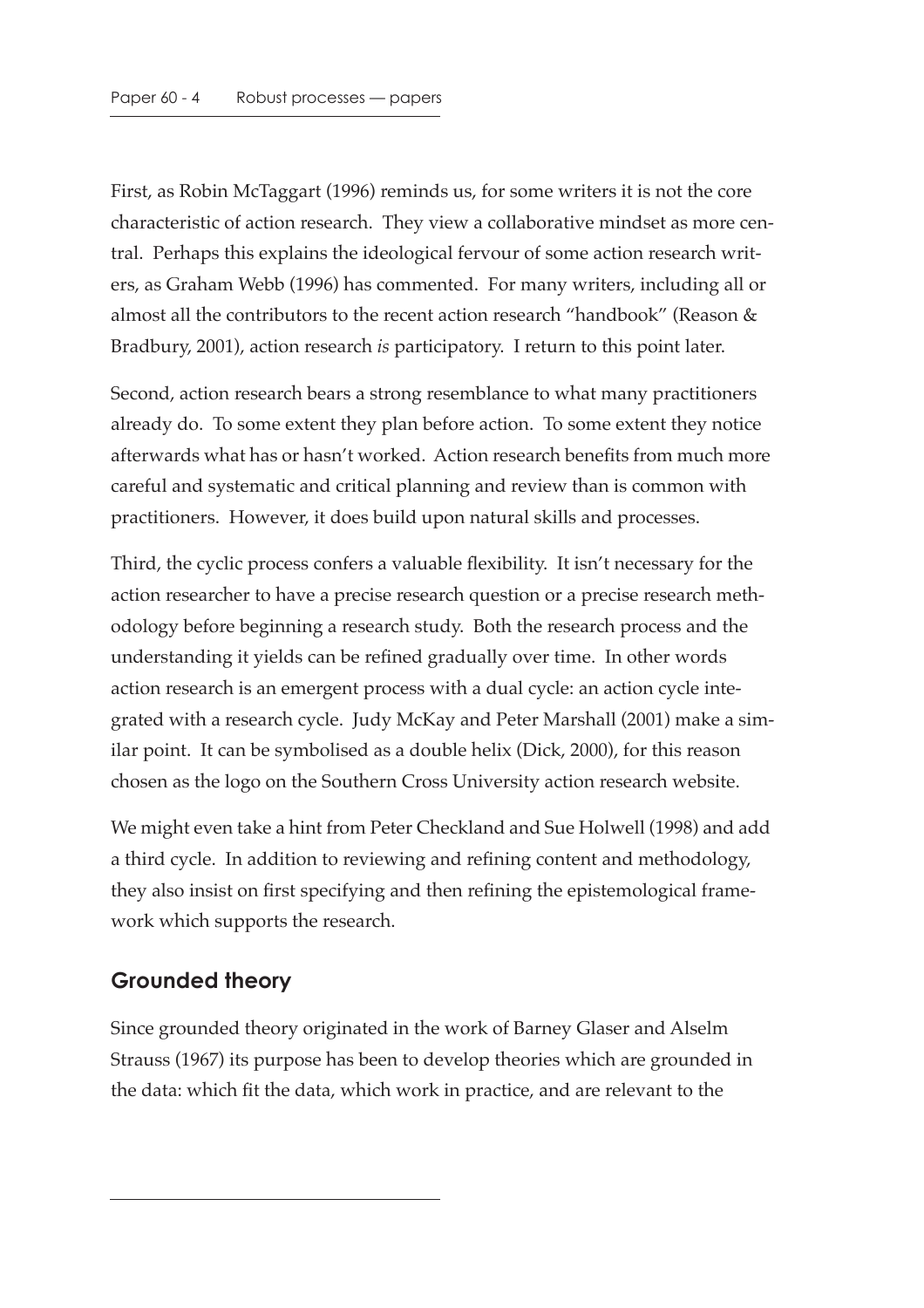researched situation (e.g. Glaser, 1982). It does this by using a particular process for analysing the data.

(The description which follows is based on a number of works by Glaser, especially 1992, 1998 and 2001. Although the work of Anselm Strauss and Juliet Corbin, 1990, 1998, is better known, Glaser's more grounded approach compares more easily to action research.)

As data are collected, for example by interviews, the researcher ...

*takes notes* on the content of the interviews (or other data collection methods) *codes*: sorts the data into categories, and the properties of those categories, which are relevant to the concerns of the people in the situation being researched.

*memos*: writes notes on the possible links between categories.

These four activities — data-collection, note-taking, coding and memoing — are carried on simultaneously. In time, a *core category* emerges. This is a category which is of central concern to the people in the situation, and to which many other categories are linked. After a time no further categories emerge. At this point data collection and analysis cease. The memos are sorted and the theory is written up.

In other words, the theory is built progressively as the study proceeds. As further information is collected it is compared to the emerging theory. The theory is refined to take account of the additional information.

A word about sampling is also in order. As a study progresses the researcher adds to the sample in such a way that the diversity of the sample is increased. The choice of sample is guided by the categories and properties which are emerging from the analysis.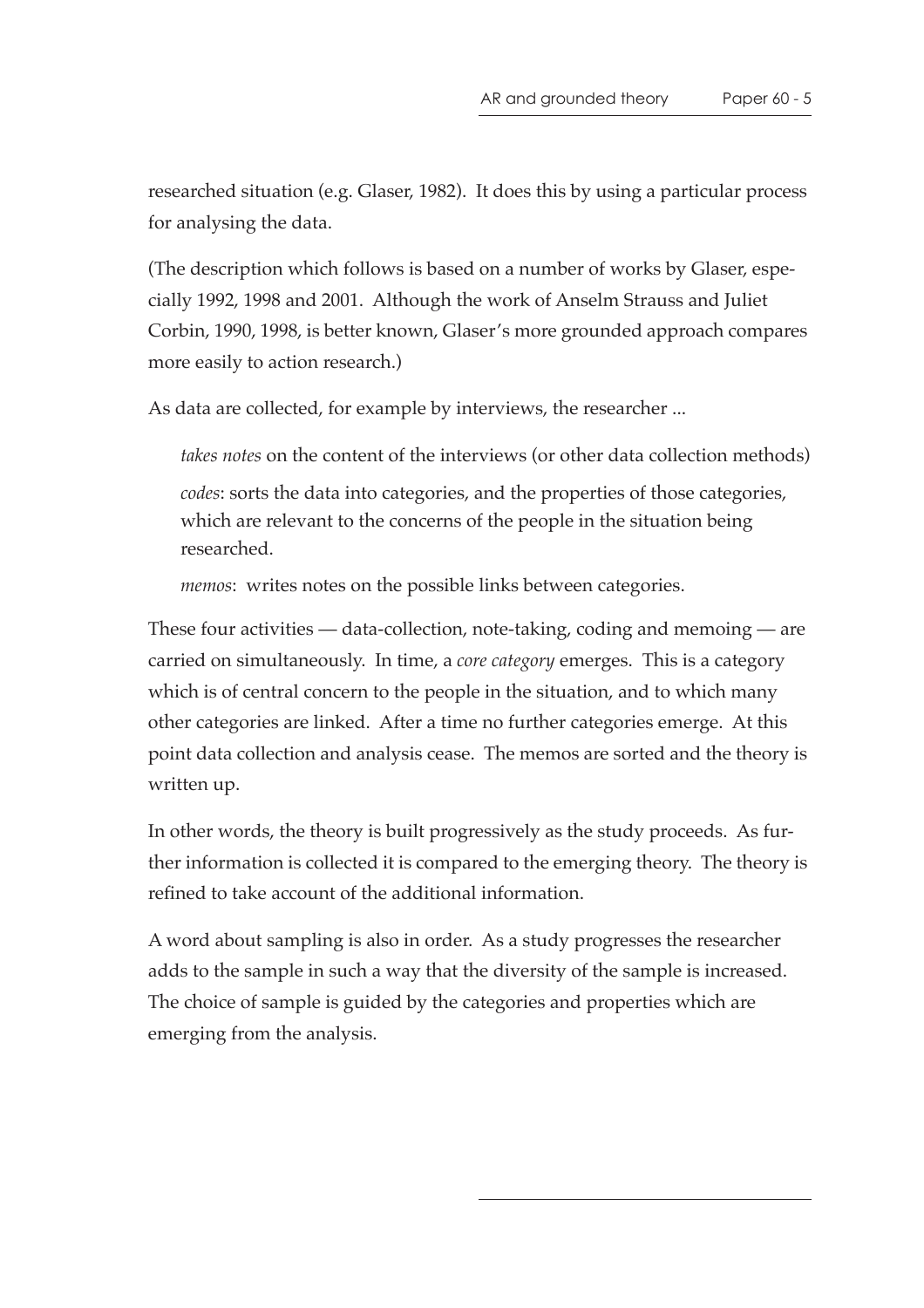### **Emergent processes**

Descriptions of action research and grounded theory might lead to the conclusion that they are very different. Action research is action oriented and usually participative. In grounded theory the researcher alone does the theorising. The actions are left to the people in the research situation. Action research is usually described in terms of the relationship between researcher and participants, or as a cycle. Grounded theory is described more in terms of the different operations carried out. The cyclic nature is left implicit.

From the description above, however, the emergent nature of both action research and grounded theory is evident. Both use an iterative approach. The understanding of the situation emerges gradually as the study unfolds. Further, the research process (or at least the sampling, in the case of grounded theory) is also progressively refined. Both action research and grounded theory might be described as using the dual-cycle process I have already described.

Examining grounded theory methods may potentially increase our understanding and our practice of action research. To this I now turn.

### **Improving the theory in action research**

There are relatively few descriptions in the action research literature which reveal exactly how a theory is developed. Further, as Ruth Beilin and Lucia Boxelaar (2001) point out, action research has often been used by practitioners. In the pursuit of action, theory sometimes takes second place.

It would be possible to use grounded theory as a theory development process within an action research cycle. I have co-supervised and am presently co-supervising action research theses or dissertations in which this has been done. Glaser argues that theorising is the role of the researcher. It should only be done by people who can conceptualise (Glaser, 1998). My own experience is that the development of a grounded theory as part of action research may not be beyond the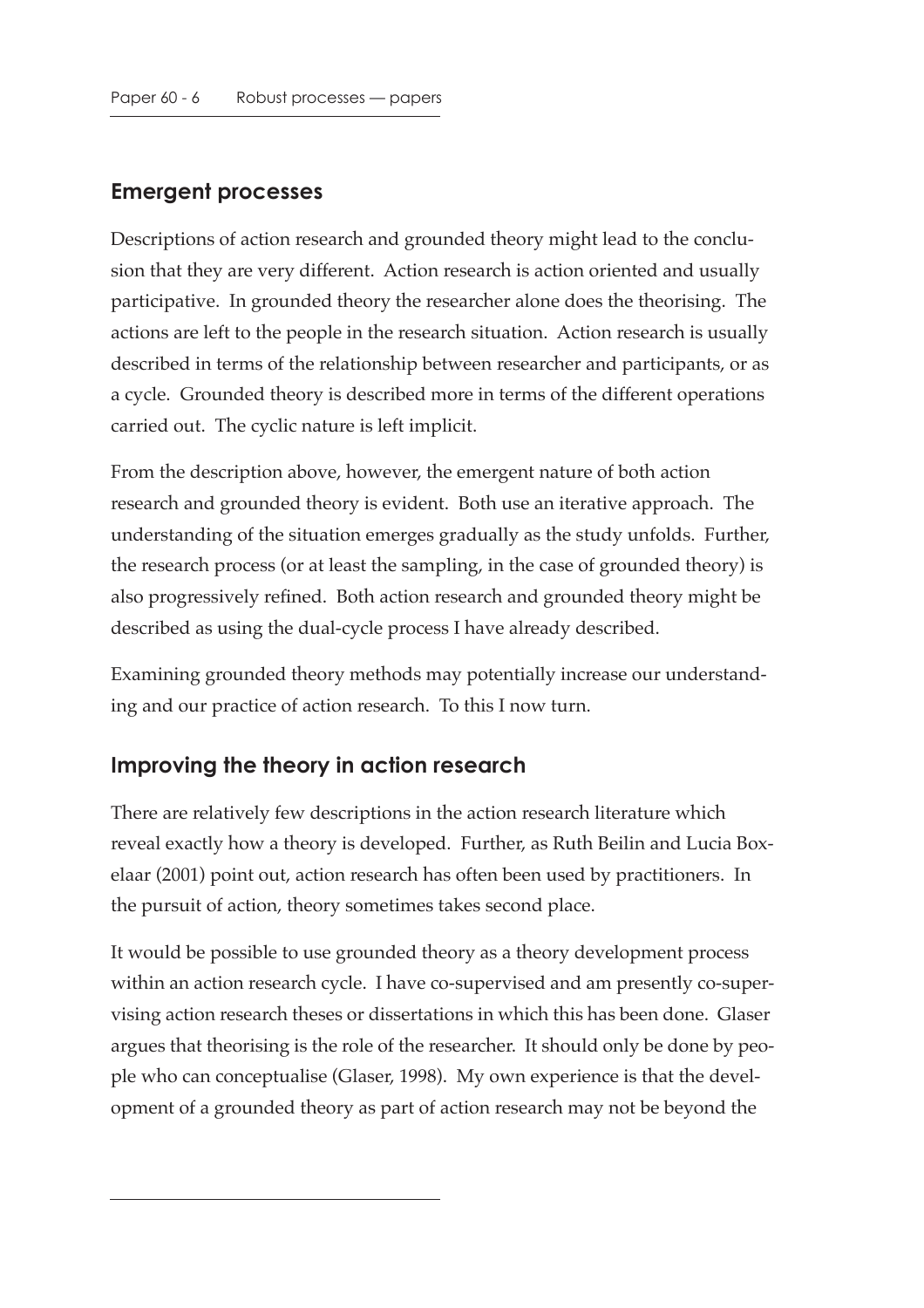reach of many participants, especially if someone skilled in facilitation guides them through the process. However, a more accessible and less demanding approach to theory development might be a useful addition to action research processes.

Strauss and Corbin (1998) have tried to make grounded theory processes more accessible. The result is a much more elaborate and in some respects more constraining process. Further, their earlier edition (1990) elicited from Glaser (1992) the accusation that what they propose is no longer grounded theory. I agree that it is a less emergent process than Glaser's, and in my view less compatible with action research.

I have elsewhere (2000) proposed a deliberate approach which can develop theory from data. As with grounded theory, any form of data may be used. As with Glaser's form of grounded theory it is less constraining that the Strauss and Corbin method:

any two data sets are compared and overlaps are identified

where the two data sets overlap and agree, disconfirming evidence is vigorously sought in further data collection

where the two data sets overlap but disagree, explanations for the disagreement are sought.

I find this a less onerous approach than the coding and memoing used in grounded theory. In my experience it is not beyond the ability of a typical participant in an action research study. It can be shown diagrammatically as in Figure 1.

For ease of theory development and application, Chris Argyris and Don Schön's action theory approach (1974) can be used. Such a theory takes the form

In situation **S**, actions **A** were followed by outcomes **O**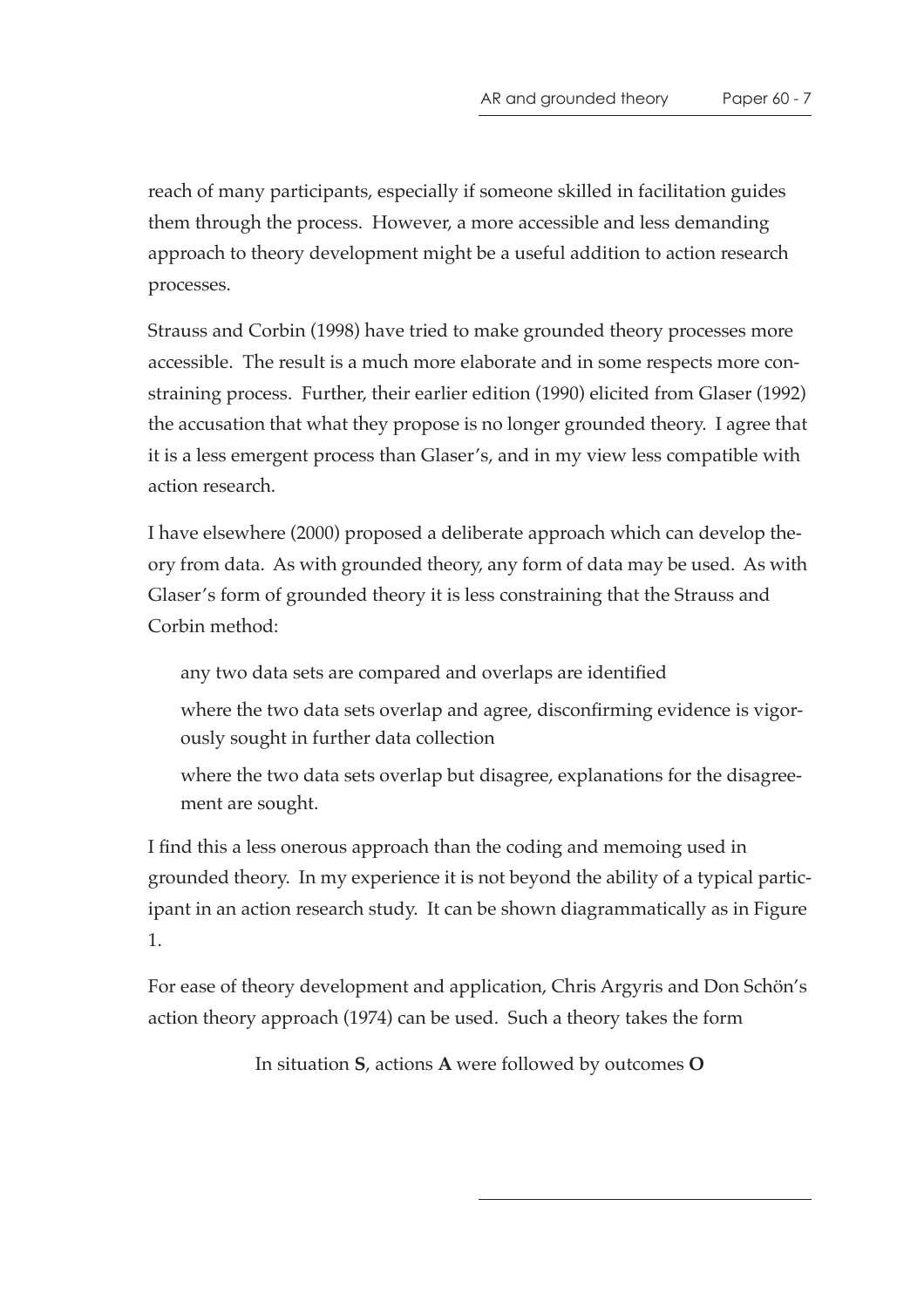

Figure 1 A process for theory building in action research (after Dick, 2000)

Argyris and Schön also recommend specifying the assumptions which led to the choice of the outcomes and actions. During the planning which precedes action, researchers and participants can identify their assumptions and intended actions with these six questions (Dick, 2002) based on a theory of action approach:

- 1a What do I think are the salient features of the situation that I face?
- 1b Why do I think those are the salient features? What evidence do I have for this belief?
- 2a If I am correct about the situation, what outcomes do I believe are desirable?
- 2b Why do I think those outcomes are desirable in that situation?
- 3a If I am correct about the situation and the desirability of the outcomes, what actions do I think will give me the outcomes?
- 3b Why do I think those actions will deliver those outcomes in that situation?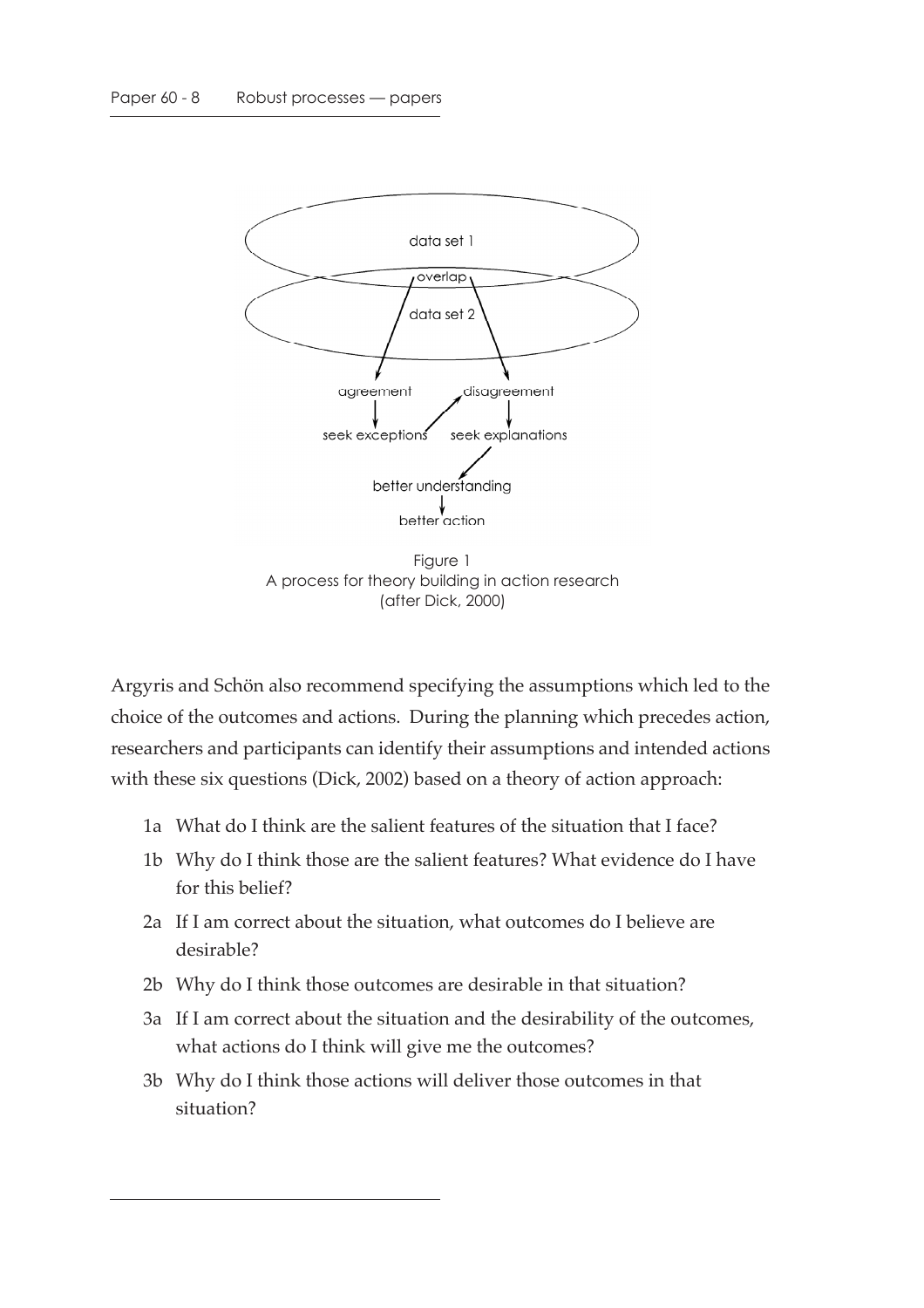The "a" questions identify in turn the situation, desired outcomes and intended actions. The "b" questions identify the assumptions underlying the answers to the "a" questions.

After carrying out the plans, the researcher can review the situation, actions and outcomes. The assumptions supporting those choices can then be checked.

## **Combining the two**

I wish to draw a number of conclusions from this comparison. First I argue that the iterative process of action research has value whether or not it is used for participatory and action-oriented research. Grounded theory demonstrates this possibility. Second, I suggest that in some ways action research and grounded theory are complementary. They can be combined in a number of ways.

Before I do so, I would like to forestall a possible objection to what follows. I have no wish to engage in a definitional debate. I therefore draw a distinction between action research, and the cyclic action research *process* for data collection and interpretation.

There are people (such as Wilfred Carr and Stephen Kemmis, 1983) who believe action research *must* be participatory. To them I say that it is not my intention in what follows to argue against participation. When it is appropriate I value it highly, for practical as well as ideological reasons. I suggest, however, that there is an aspect of the action research process which is valuable in its own right. Whatever we might agree to label it, I think it would be a pity to limit it to situations where participation is possible and appropriate.

The process I am referring to is the cycle of planning, action and critical reflection — in any of its various forms. As I have mentioned, it is an enhancement of what for many practitioners is a natural process. It is a formalisation of a process by which many (all?) of us learn from experience. We can therefore apply it to how we learn to do research.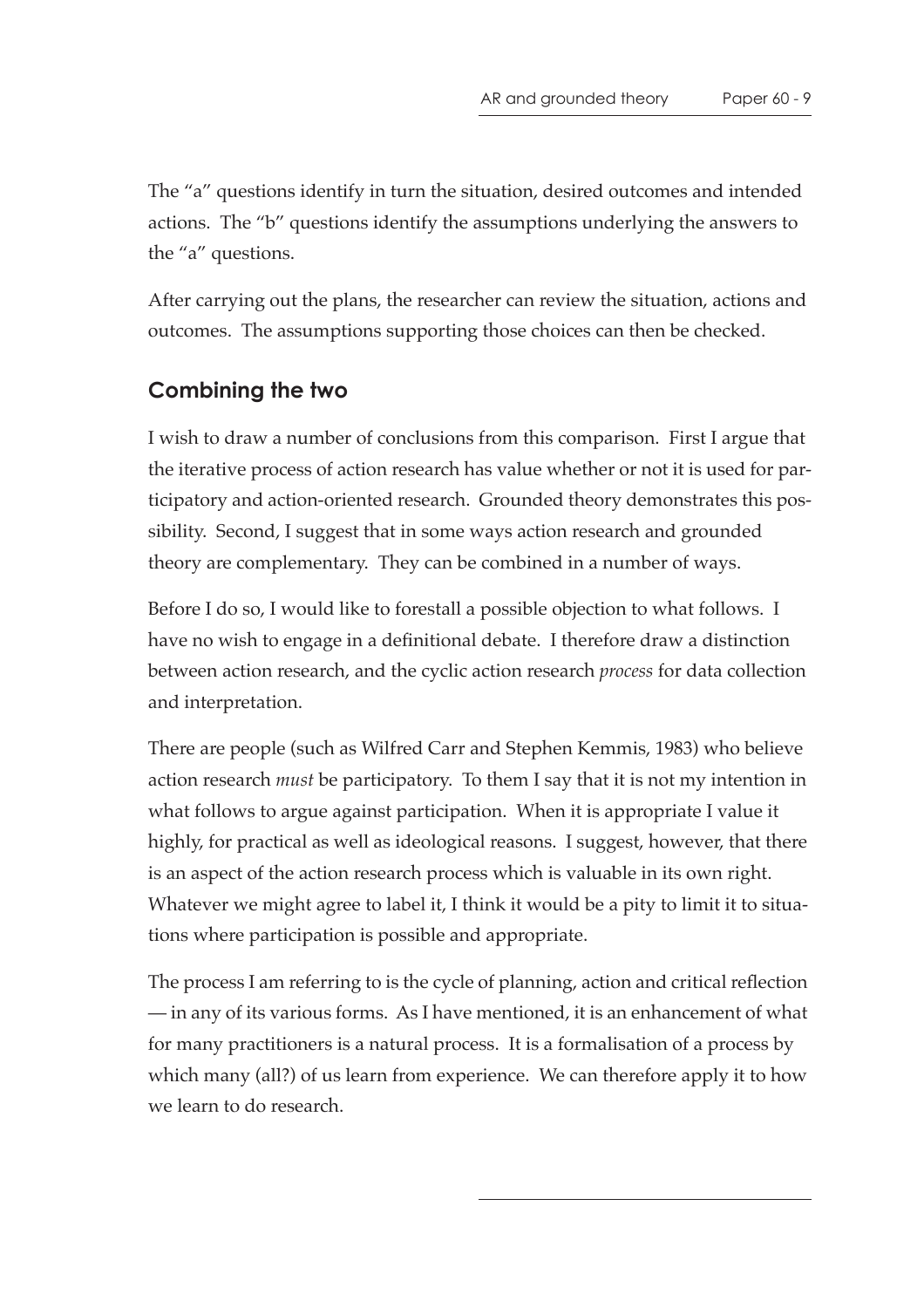In other words, we can use it as a research meta-methodology. Whatever methodology we use for data collection and analysis can be reviewed and refined using overarching action research cycles. When we are uncertain of the methodology to use, action research cycles allow us to begin collecting information. As our understanding of the research situation grows we are better able to make an appropriate choice of methodology.

Action research can then be the meta-methodology, for example, in a grounded theory study.

Alternatively, elements of action research can be embedded in a grounded theory study. The action research process of figure 1 may be substituted for the grounded theory processes of coding and memoing. The result is a more economical analysis of data, using a process which also more easily allows participation. What for many are the onerous tasks of coding and memoing can be reduced or avoided.

It is common for research to follow established procedures. If there were no such procedures, researchers would then presumably design each research study to fit the research situation and the purpose of the research.

 $\overline{\phantom{a}}$ 

We can approximate this state of affairs by being more willing to "mix and match" features of different methodologies. For instance in this paper I have argued that action research and grounded theory fit well together. Two illustrative examples were provided. One used action research as a meta-methodology within which grounded theory (or some other methodology) could be reviewed and refined. The other substituted a process derived from action research to improve the efficiency of data interpretation and theory building of a grounded theory study.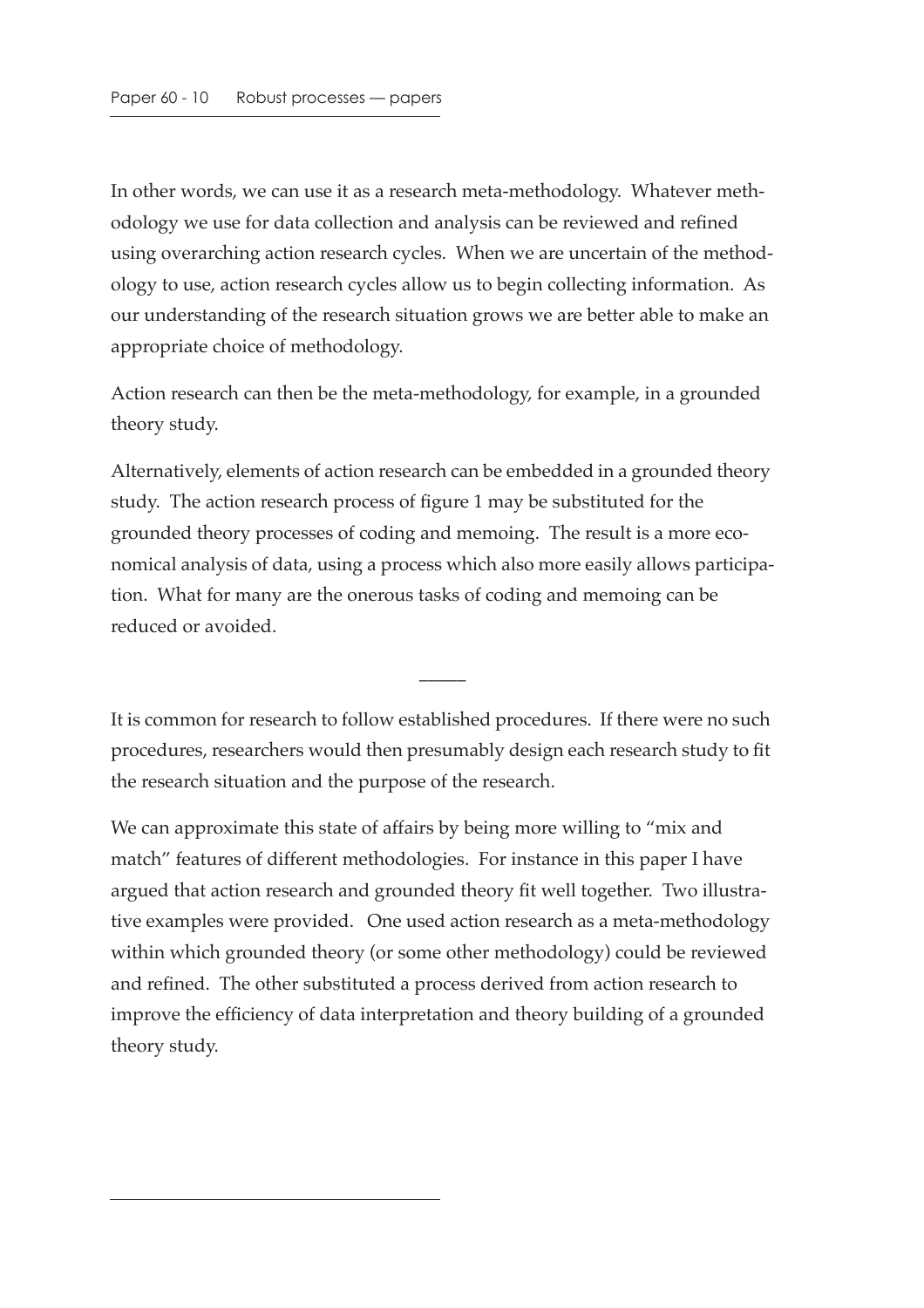#### **References**

- Beilin, Ruth, and Boxelaar, Lucia (2001) Exploring beyond the boundaries of extension. Australasia-Pacific Extension Network International Conference 3-5 October 2001, University of Southern Queensland, Toowoomba, Queensland. Available on line: http://www.regional.org.au/au/apen/ 2001/p/BeilinR.htm. [Downloaded 20030403]
- Carr, Wilfred, and Kemmis, Stephen (1983) *Becoming critical: knowing through action research*. Geelong: Deakin University Press.
- Checkland, Peter, and Holwell, Sue (1998) Information, systems, and information systems: making sense of the field. Chichester, UK: Wiley.
- Dick, Bob (2000) Data-driven action research [On line]. Available at http:// www.scu.edu.au/schools/gcm/ar/arp/datadriv.html
- Dick, B. (2002) *Questions for critical reflection* [On line]. Available at http:// www.scu.edu.au/schools/gcm/ar/arp/reflques.html
- Glaser, Barney G. (1982) *Basics of grounded theory analysis: emergence vs forcing*. Mill Valley, Ca.: Sociology Press.
- Glaser, Barney G. (1998) *Doing grounded theory: issues and discussions*. Mill Valley, Ca.: Sociology Press.
- Glaser, Barney G. (2001) *The grounded theory perspective: conceptualization contrasted with description*. Mill Valley, Ca.: Sociology Press.
- Glaser, Barney G. & Strauss, Anselm L. (1967) *The discovery of grounded theory: strategies for qualitative research*. Chicago.: Aldine.
- Kemmis, Stephen, and McTaggart, Robin, eds. (1988) *The action research planner*, third edition. Victoria: Deakin University.
- Kolb, David A. (1984) *Experiential learning: experience as the source of learning and development*, Englewood Cliffs, NJ.: Prentice-Hall.